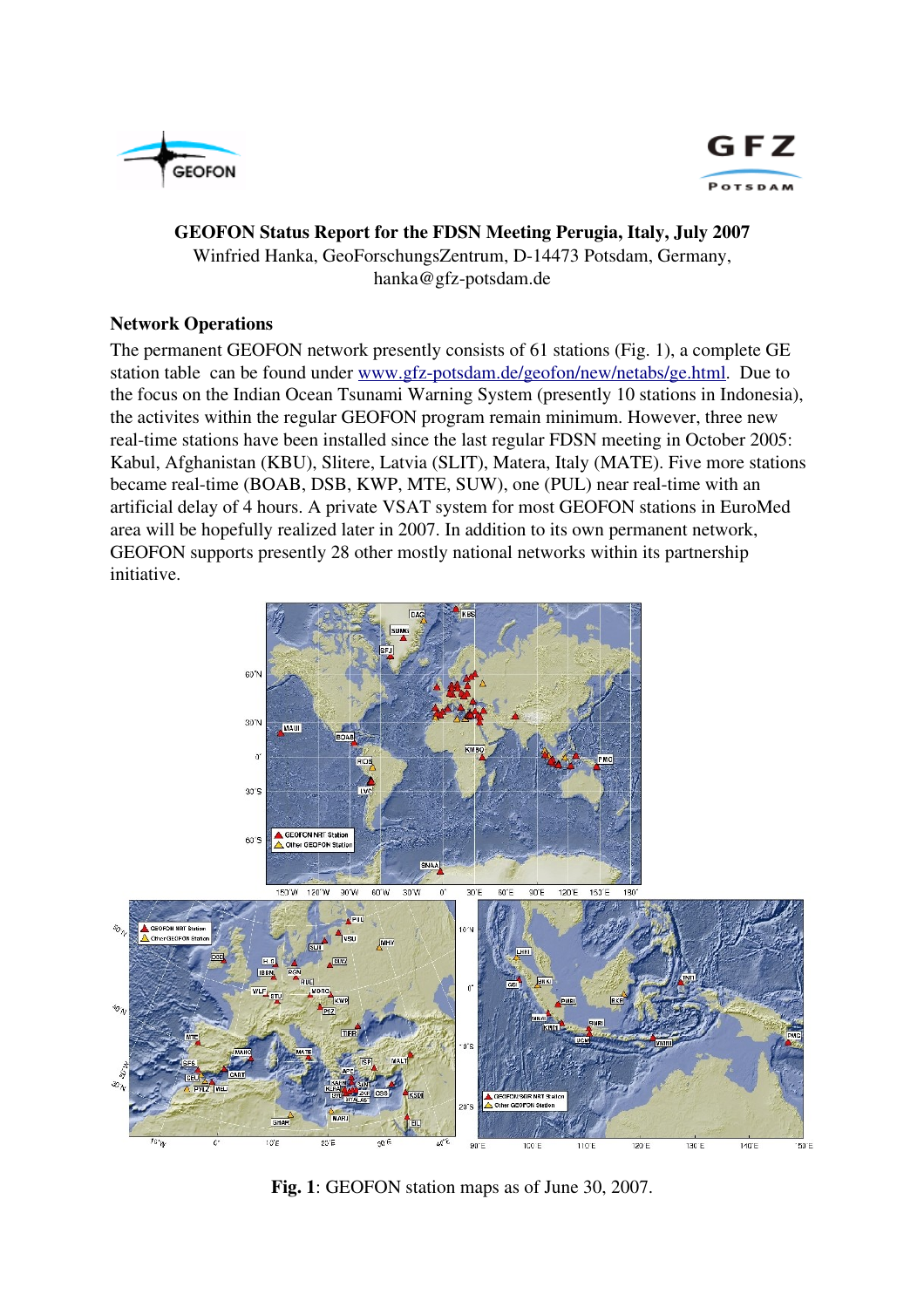

Fig. 2: Installation of GEOFON/GITEWS field station in Indonesia

## GEOFON Earthquake Monitoring System for Tsunami Warning

Beside the installation of 10 stations in Indonesia (Fig. 2), major milestones in 2006/2007 were the installation of an Indonesia based private VSAT-System for GEOFON/GITEWS in October 2006, covering most of SE Asia and the development and installation of the prototype earthquake monitoring system as part of the future tsunami warning center in Jakarta in May 2007. The VSAT system does not only provide real-time access to GEOFON/GITEWS stations in Indonesia, but will also connect our planned stations in Sri Lanka and the Maldives. The Chinese stations in Indonesia will be served as well. The SeisComP 3.0 software package (Fig. 3) provides state-of-the-art automatic real-time and manual data processing including special early warning features, QC moduls and sophisticated graphical user interfaces. SeisComP 3.0 systems can be operated in highly distributed mode across IP networks and exchange event and inventory parameters with other SeisComP and foreign processing systems using QuakeML (tbd). This allows data processing at different nodes avoiding e.g. the massiv import of global or regional data streams to the Jakarta warning center. On the other hand, other earthquake information and tsunami warning centers on regional and global scale could gain immediate automatic information on ongoing local earthquake analysis.